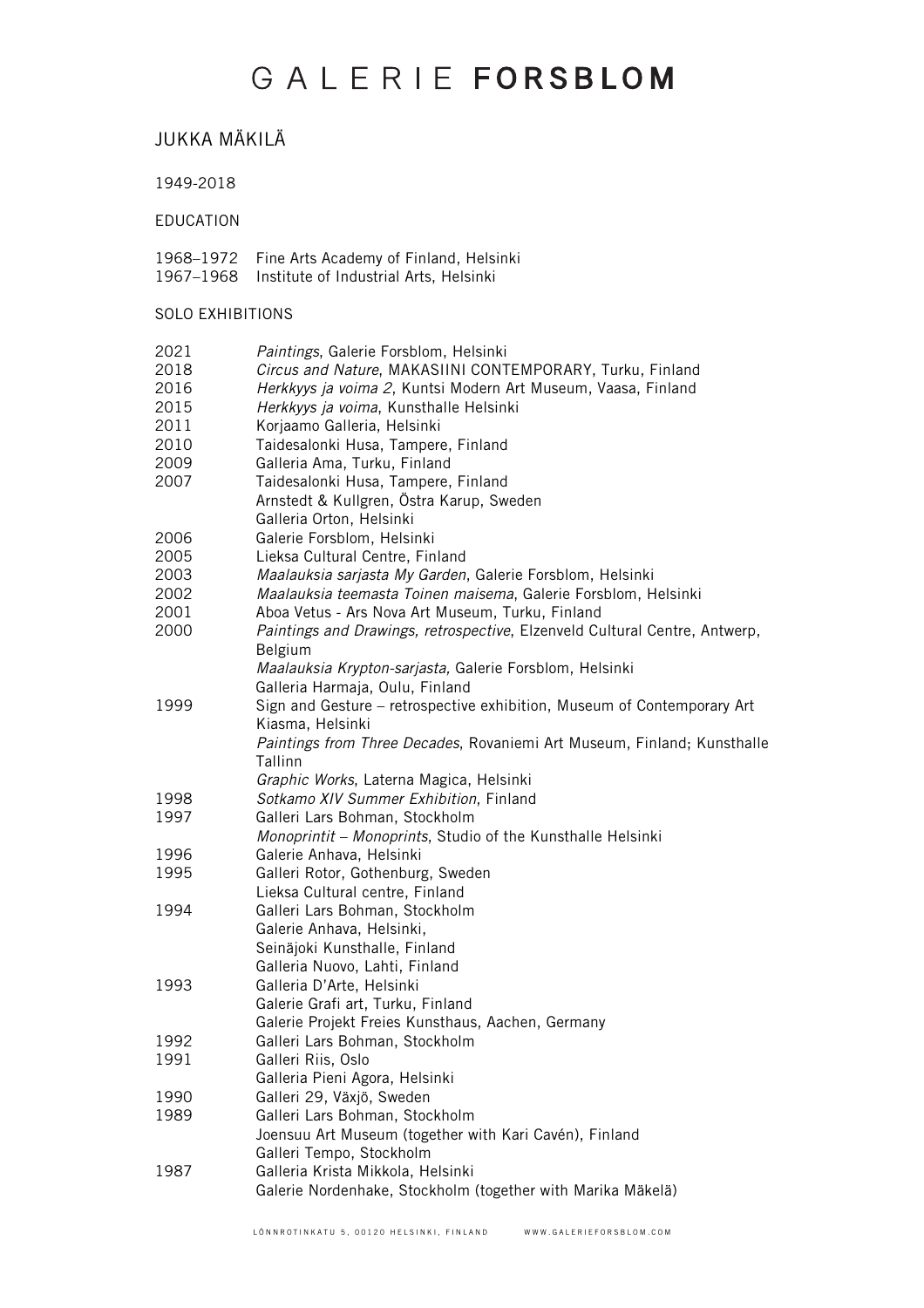1985 Taiteilijaseuran galleria, Jyväskylä

Oulu Art Museum, Finland

- 1984 Galerie Kaj Forsblom, Helsinki
- Galleria Nuovo, Lahti, Finland

Kluuvin galleria, Helsinki

- Galleri Garmer, Gothenburg, Sweden
- 1983 Galerie Grafi art, Turku, Finland<br>1981 Galerie Cité, Luxembourg
- Galerie Cité, Luxembourg
- Porvoo Kunsthalle, Finland
- 1980 Galerie Nordenhake, Malmö, Sweden
- 1979 Galleria Bronda, Helsinki<br>1977 Galleri Paloma, Stockholr
- 1977 Galleri Paloma, Stockholm<br>1978 Galleria Nuovo, Lahti, Finla
- Galleria Nuovo, Lahti, Finland
- Galleria Katariina, Helsinki
- 1974 Kluuvin galleria, Helsinki<br>1972 Museum of Central Finlar
- Museum of Central Finland, Jyväskylä; Amos Anderson Art Museum, Helsinki

### SELECTED GROUP EXHIBITIONS

| Summer 2018, MAKASIINI CONTEMPORARY, Turku, Finland                          |
|------------------------------------------------------------------------------|
| Galeri Eva Solin, Stockholm                                                  |
| The Life of Art, The Sampo Collection, Kunsthalle Helsinki                   |
| Greetings from Suomi, Copper Smithy, Fiskars, Finland                        |
| Real Celebration!, Rovaniemi Art Museum, Finland                             |
| Rakkaudella Heino, Helsinki Art Museum HAM                                   |
| Palavat tornit, Kouvola Art Museum, Finland                                  |
| Siksi - The Nordic Miracle Revisited, Galleri F 15, Moss, Norway             |
| Hämeenlinnan Art Museum, Finland                                             |
| Intohimona taide - teoksia Vexi Salmen kokoelmasta, Lahti Art Museum,        |
| Finland                                                                      |
| FESTEN, Forum Box, Helsinki                                                  |
| Vesiputoussateenkaari, EMMA Espoo Museum of Modern Art, Finland              |
| Art in Transformation, Amos Anderson Art Museum, Helsinki                    |
| More than Life! Lars Göran Johnsson In the Series Collector's Eye, Pori Art  |
| Museum, Finland                                                              |
| Forms of the Time, Riihimäki Art Museum, Finland                             |
| Carnegie Art Award 2010 - Nordic Painting, Kunsthal Charlottenborg,          |
| Copenhagen; Listasafn Islands, National Gallery of Iceland, Reykjavik; The   |
| Royal Academy of Fine Arts, Stockholm; Kunstnernes Hus, Oslo; Kunsthalle     |
| Helsinki                                                                     |
| Aarresaaria ja päiväunia, EMMA Espoo Museum of Modern Art, Finland           |
| Art from Home, Kerava Art Museum, Finland                                    |
| Museo Franz Mayer, Mexico City; Centro Cultural Clavijero, Morelia; Centro   |
| Cultural Santo Domingo, Oaxaca, Mexico                                       |
| Nieve y sol, Museo de Arte Contemporaneo MAC, Santiago di Chile, Chile       |
| NYT08, Raision museo Harkko, Finland                                         |
| Art by Design, Galerie Forsblom, Helsinki                                    |
| Boogie Woogie - kuvataide ja jazz - Visual Art and Jazz, Kunsthalle Helsinki |
| Transparent, Fiskars, Finland                                                |
| Never seen Before! Works of the Fortum Art Foundation Collection, Kunsthalle |
| Helsinki                                                                     |
| Landscape, Museum of Contemporary Art Kiasma, Helsinki                       |
| Saastamoisen säätiön taidekokoelma, avajaisnäyttely, EMMA Espoo Museum of    |
| Modern Art, Finland                                                          |
| Artist and Spectator, Sara Hildén Art Museum, Tampere, Finland               |
| Fiskars Design Village, Koumi-Machi Kougen Museum of Art, Koumi; Ozone       |
| Living Design Centre, Tokyo; Wellfare Center, Sendai, Japan                  |
| Labyrinth - Art in Fiskars, Copper Smithy, Fiskars, Finland                  |
| Passion for Art - Vexi Salmi Art Collection, Hämeenlinna Art Museum, Finland |
|                                                                              |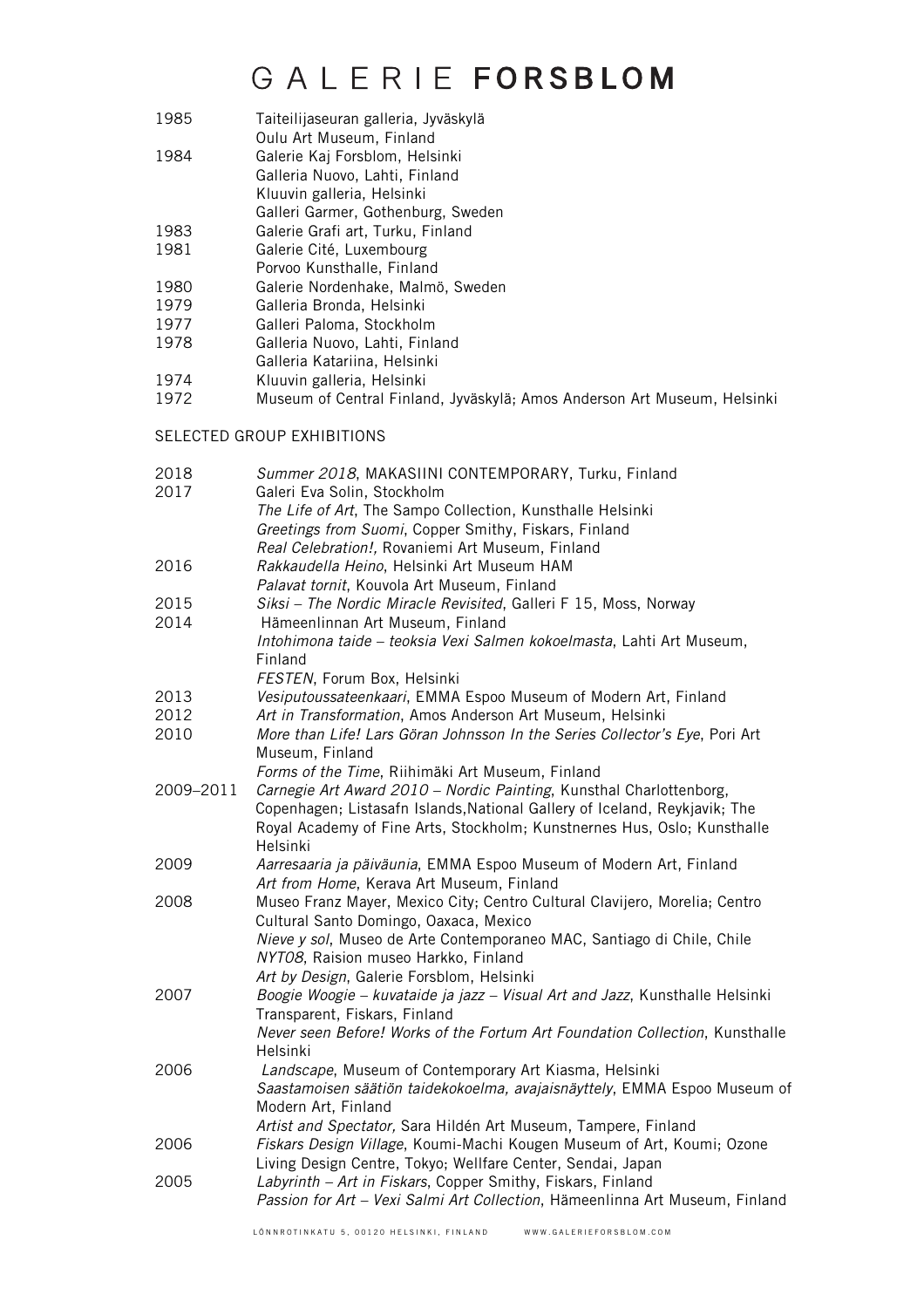| 2004      | Nordische Landschaft, Walsrode, Germany; Vorarlberger Landesmuseum,<br>Bregenz, Austria; Felleshus, Berlin                                                                                                                                                                                                                                                              |
|-----------|-------------------------------------------------------------------------------------------------------------------------------------------------------------------------------------------------------------------------------------------------------------------------------------------------------------------------------------------------------------------------|
| 2004      | Watercolours, Galleri Arnstedt & Kullgren, Östra Karup, Sweden<br>Taiteilija kuvassa, Museum of Contemporary Art Kiasma, Helsinki                                                                                                                                                                                                                                       |
| 2003      | Kamakuran kundit, Pyynikinlinna, Tampere, Finland                                                                                                                                                                                                                                                                                                                       |
| 2002      | Unique - Art in Fiskars, Copper Smithy, Fiskars, Finland                                                                                                                                                                                                                                                                                                                |
| 2001      | Joy of Painting, Kerava Art Museum, Finland                                                                                                                                                                                                                                                                                                                             |
|           | Real Art, Tampere Art Museum, Finland                                                                                                                                                                                                                                                                                                                                   |
|           | Mänttä Art Festival, Finland                                                                                                                                                                                                                                                                                                                                            |
| 1998      | Paper + Finland = Art, American Craft Museum, New York NY, USA;<br>Schaumburg Art Museum, Chicago IL, USA; Mingei Museum, San Diego CA,<br>USA; The Art Gallery of Newfoundland and Labrador, Newfoundland, Triangle<br>Gallery, Calgary, Canada; Susquehanna Art Museum, Harrisburg PA, USA;<br>Galerie Montcalme, Harbourfront Centre, Toronto, Canada; Nash Gallery, |
|           | Minneapolis MN, USA                                                                                                                                                                                                                                                                                                                                                     |
| 1998      | Carnegie Art Award, Konstakademien, Stockholm; Sophienholm, Copenhagen;<br>Stenersen museet, Oslo; Kunsthalle, Helsinki; Listasafn Islands, Reykjavik                                                                                                                                                                                                                   |
| 1997      | Myötätuuleen 3, Kerava Art Museum, Finland                                                                                                                                                                                                                                                                                                                              |
|           | Excudit, Vikingsbergs Konstmuseum, Helsingborg, Sweden                                                                                                                                                                                                                                                                                                                  |
|           | Juhani Harri – Jukka Mäkelä – Marjatta Tapiola I Galerie Anhava, Helsinki                                                                                                                                                                                                                                                                                               |
| 1996      | Grannar, Moderna Museet, Stockholm                                                                                                                                                                                                                                                                                                                                      |
|           | Original Copy, Helsinki Kunsthalle                                                                                                                                                                                                                                                                                                                                      |
| 1995      | Aquilo - Nordic Contemporary Art, Museum Moderner Kunst - Stiftung                                                                                                                                                                                                                                                                                                      |
|           | Ludwig, Vienna, Austria; Galleria D'Arte Moderna, Bologna, Italy, Nordic Arts<br>Centre, Helsinki                                                                                                                                                                                                                                                                       |
|           | Paintings, sculptures, graphic art and photography from the Saastamoinen                                                                                                                                                                                                                                                                                                |
|           | Collection, Kuopio Art Museum, Finland; Kerava Art Museum, Finland and                                                                                                                                                                                                                                                                                                  |
|           | Rovaniemi Art Museum, Finland                                                                                                                                                                                                                                                                                                                                           |
| 1995      | Fredrik Roos Nordiska Samling, Moderna Museet, Stockholm                                                                                                                                                                                                                                                                                                                |
|           | Suunnitelmia ja muita piirustuksia, Galleria Sculptor, Helsinki; Museum of                                                                                                                                                                                                                                                                                              |
|           | Central Finland, Jyväskylä, Finland                                                                                                                                                                                                                                                                                                                                     |
|           | Gary Hill - Seydou Keita - Jukka Mäkelä, Helsinki Kunsthalle                                                                                                                                                                                                                                                                                                            |
| 1994      | Taidekeskus Salmela   Mäntyharju, Finland                                                                                                                                                                                                                                                                                                                               |
|           | Nordiska profi ler – nutidskonst till ett Nordiskt Önskemuseum, Göteborgs                                                                                                                                                                                                                                                                                               |
|           | Konstmuseum, Sweden                                                                                                                                                                                                                                                                                                                                                     |
|           | Crossing over - changing places, Helsinki City Art Museum                                                                                                                                                                                                                                                                                                               |
| 1993      | Nykytaidetta paperilla, Galerie Kaj Forsblom, Helsinki                                                                                                                                                                                                                                                                                                                  |
| 1992      | <i>Toisto – Once Again</i> , Helsinki Kunsthalle                                                                                                                                                                                                                                                                                                                        |
|           | Neomanierismeja, Oulu Art Museum, Finland                                                                                                                                                                                                                                                                                                                               |
| 1991-1993 | Vad naturen ger, Helsinki Kunsthalle; Joensuu Art Museum, Finland; Oulu Art                                                                                                                                                                                                                                                                                             |
|           | Museum, Finland; Vadstena, Sweden; Gothenburg, Sweden; Trondheim, Oslo,                                                                                                                                                                                                                                                                                                 |
|           |                                                                                                                                                                                                                                                                                                                                                                         |
| 1991      | Norway; Copenhagen, Gl. Estrup, Denmark; Reykjavik, Iceland<br>Polytypia - A Graphic Project, Norrköpings Konstmuseum, Sweden; Galleria                                                                                                                                                                                                                                 |
|           |                                                                                                                                                                                                                                                                                                                                                                         |
|           | Augusta, Suomenlinna, Helsinki; Galleri F 15, Moss, Norway; Exit-91, Mikkeli                                                                                                                                                                                                                                                                                            |
|           | Art Museum; Tikanoja Art Museum, Vaasa, Finland; The Foreignarts Museum,                                                                                                                                                                                                                                                                                                |
|           | Riga, Latvia; Parliament House, Helsinki; Sakala kulttuurikeskus, Tallinna,                                                                                                                                                                                                                                                                                             |
|           | Estland                                                                                                                                                                                                                                                                                                                                                                 |
| 1990      | Finnland in Munchen, Villa Stuck, Munich, Germany                                                                                                                                                                                                                                                                                                                       |
|           | Aachen - Helsinki   Kunst fur Kinder, Neue Galerie - Sammlung Ludwig,                                                                                                                                                                                                                                                                                                   |
|           | Aachen, Germany                                                                                                                                                                                                                                                                                                                                                         |
| 1989      | Sapporo Triennial Museum of Modern Art, Japan                                                                                                                                                                                                                                                                                                                           |
|           | Tunne ja julistus, Ateneum, Kunsthalle Helsinki, Kluuvi Gallery                                                                                                                                                                                                                                                                                                         |
|           | Helsinki                                                                                                                                                                                                                                                                                                                                                                |
| 1988      | Schneeschmelze, Wiener Secession, Vienna; Neue Galerie - Sammlung                                                                                                                                                                                                                                                                                                       |
|           | Ludwig, Aachen, Germany; Blumenhalle, Bonn, Germany; Dominikanerkirche,                                                                                                                                                                                                                                                                                                 |
|           | Osnabruck, Germany                                                                                                                                                                                                                                                                                                                                                      |
|           | Kuusi näkökulmaa, The Art Museum of Ateneum, Helsinki                                                                                                                                                                                                                                                                                                                   |
| 1987      | Voyage, Borås; Trollhättan; Sundsvall; Stockholm                                                                                                                                                                                                                                                                                                                        |
|           | Utblickar, Smålands museum, Växjö, Sweden                                                                                                                                                                                                                                                                                                                               |
|           |                                                                                                                                                                                                                                                                                                                                                                         |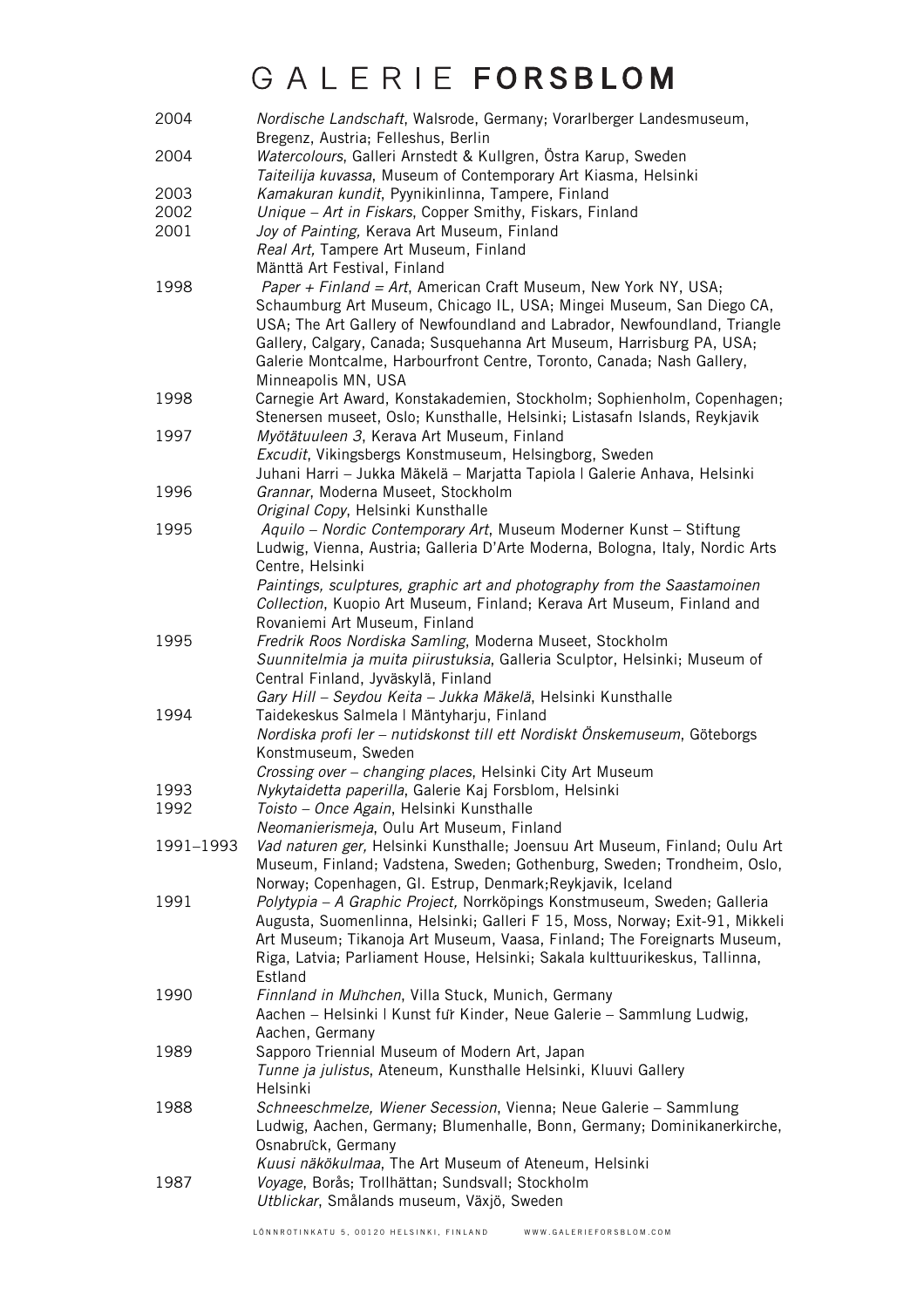|      | Sapporo Triennial, Museum of Modern Art, Sapporo, Japan<br>Scandinavian Art - 19 Artists from Denmark, Finland, Iceland, Norway and<br>Sweden   Seibu Museum of Art, Tokio, Japan                                                        |
|------|------------------------------------------------------------------------------------------------------------------------------------------------------------------------------------------------------------------------------------------|
| 1986 | Nordanad, Musée des Arts Décoratifs, Paris, France; Malmö Konsthall, Sweden<br>Toinen maisema - Et Annat Landskap - Another Landscape, The Nordic Arts<br>Centre, Helsinki; Art Hall, Bergen, Norway<br>Stealing Diamonds, Venice, Italy |
| 1985 | Taidemaalaria tapaamassa, The Art Museum of Ateneum, Helsinki<br>22 Finnish Painters, Jerusalem, Israel                                                                                                                                  |
| 1983 | Varrella virran, Pori Art Museum, Finland<br>Finsk kunst nå, Henie-Onstads kunstsenter, Hovikodden, Norway<br>Finsk Sekelskifte och Nutid, Malmö Konsthall, Sweden                                                                       |
| 1982 | Carnegie International, Museum of Art, Carnegie Institute, Pittsburgh; Seattle<br>Art Museum, USA<br>Contemporaries - New Art from Finland, The Port of History Museum,                                                                  |
|      | Philadelphia PA, USA; Meridian House, Washington D.C.; Catherine G. Murphy<br>Galleries, St.Paul MN, USA; Long Beach Art Museum, Long Beach CA USA;<br>Seattle Art Museum, USA                                                           |
| 1981 | Biennale de Paris, Sara Hildén Art Museum, Tampere, Finland<br>Artists of the Year Invite, Helsinki Kunsthalle                                                                                                                           |
| 1980 | XI Biennale de Paris, Musée d'Art Moderne de la Ville de Paris                                                                                                                                                                           |
| 1979 | 5 Artists from Today's Finland in Japan, Museum of Modern Art, Kamakura,<br>Japan; Museum of Modern Art, Sapporo, Japan; Museum of Modern Art, Kobe,<br>Japan                                                                            |
| 1978 | Finska bilder, Kunsthalle Bergen, Oslo<br>Prize-Winners - Xe Festival International de la Peinture, Musée d'Art Moderne<br>de la Ville de Paris, France                                                                                  |
| 1977 | Mloda sztuka fi nska '77, Kunstahlle Wroclaw, Warsaw, Poland                                                                                                                                                                             |
| 1976 | VIIIe Festival International de la Peinture, Cagnes-sur-Mer, France                                                                                                                                                                      |
| 1975 | Finsk Idyller, Nikolaj Kirke, Copenhagen, Denmark; Köping, Sweden                                                                                                                                                                        |
| 1974 | Valtakunnan näyttely, Turku, Finland                                                                                                                                                                                                     |
| 1972 | Nuorten näyttely, Helsinki Kunsthalle                                                                                                                                                                                                    |
| 1971 | Nuorten näyttely, Helsinki Kunsthalle                                                                                                                                                                                                    |
| 1970 | Nuorten näyttely, Helsinki Kunsthalle                                                                                                                                                                                                    |

#### COLLECTIONS

Aine Art Museum, Tornio, Finland Finnish Parliament Art Collection Espoo City Collection, Finland Espoo Olari Parish Group, Finland Gothenburg Art Museum, Sweden Heino Foundation Art Collection, Finland Helsinki City Art Museum Hyvinkää City Collection, Finland Hässleholm City Collection, Sweden Joensuu Art Museum, Finland Jyväskylä Art Museum, Finland The Kajaani City Collection, Finland The Kerava City Collection, Finland The Kouvola City Collection, Finland Kyösti Kakkonen Collection, Finland Lars Göran Johnsson Collection | Turku Art Museum, Finland The Lieksa City Collection, Finland Landstinget Jönköping, Sweden Malmö Konsthall, Sweden Mikkeli Art Museum, Finland Moderna Museet, Stockholm Museet for Samtidskunst, Oslo